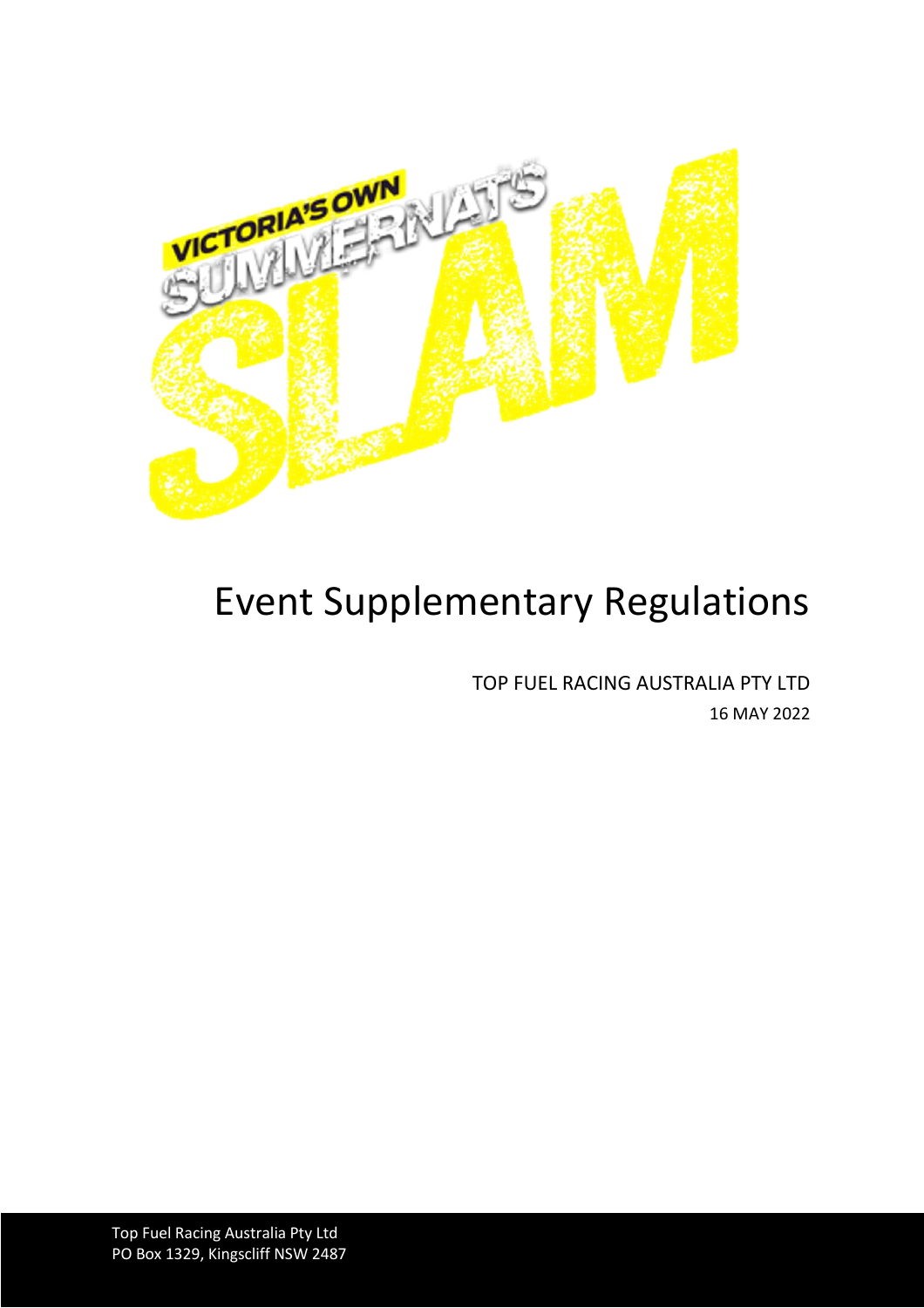# **REVISION HISTORY**

| Revision | <b>Description</b>                              | Date       |
|----------|-------------------------------------------------|------------|
| 1.0      | Document creation - G.Prosser, Summernats       | 05/05/2022 |
| 1.1      | Submission to IHRA Australia for review         | 12/05/2022 |
| 1.2      | Update – G.Prosser, Summernats                  | 12/05/2022 |
| 1.3      | Submission to IHRA Australia for further review | 13/05/2022 |
| 1.4      | Finalised and approved                          | 16/05/2022 |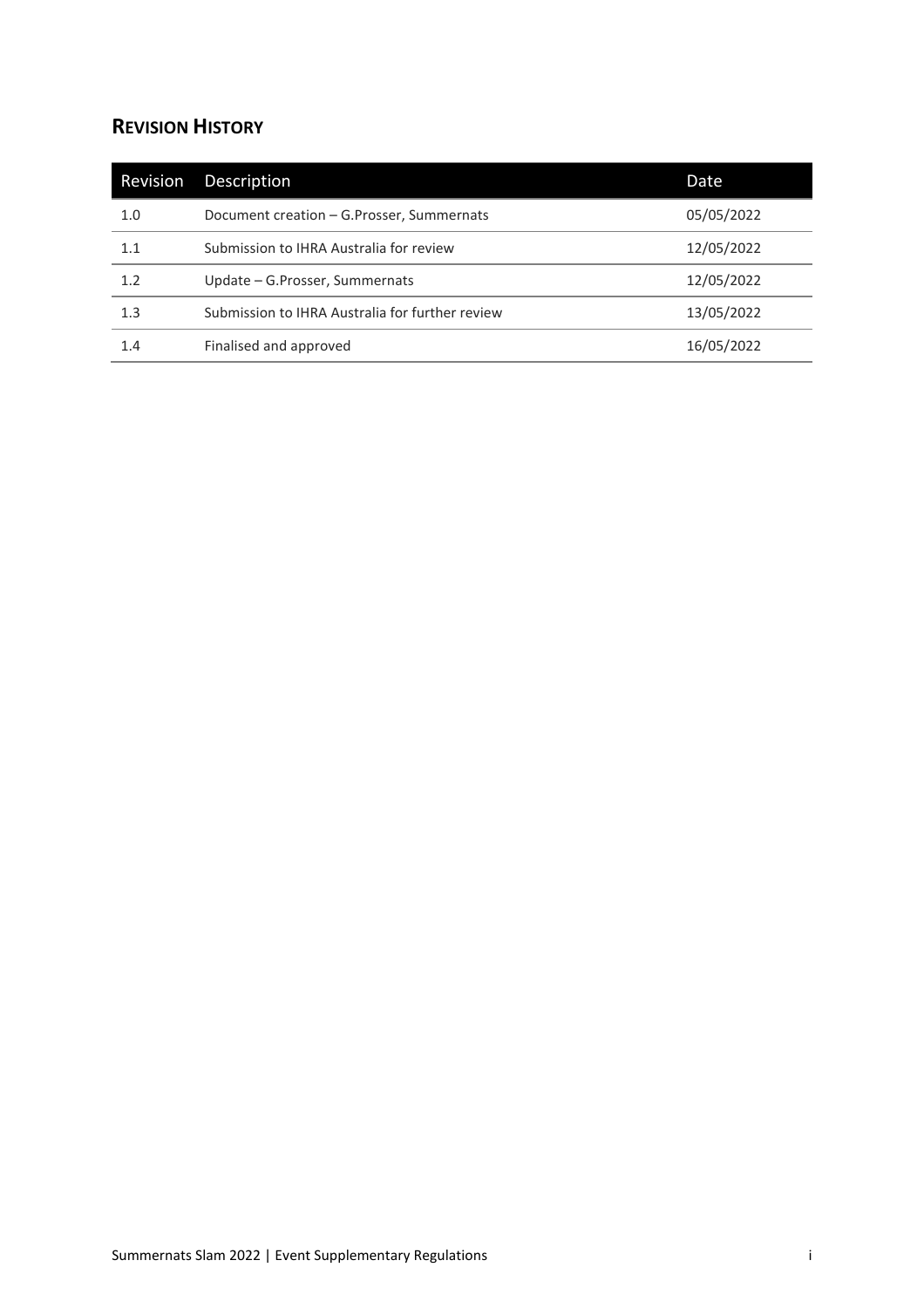### **Contents**

| 1.         |         |  |
|------------|---------|--|
| 2.         |         |  |
| 2.1.       |         |  |
| 2.2.       |         |  |
| 2.3.       |         |  |
| 2.4.       |         |  |
| 3.         |         |  |
| 3.1.       |         |  |
| 3.2.       |         |  |
| 3.3.       |         |  |
| 4.         |         |  |
| 4.1.       |         |  |
| 4.2.       |         |  |
| 4.3.       |         |  |
| 5.         |         |  |
|            |         |  |
| 6.<br>6.1. |         |  |
| 6.2.       |         |  |
| 6.3.       |         |  |
|            |         |  |
| 7.         |         |  |
| 7.1.       |         |  |
| 7.2.       |         |  |
| 8.         |         |  |
| 8.1.       |         |  |
| 8.2.       |         |  |
| 8.3.       |         |  |
| 9.         |         |  |
| 9.1.       |         |  |
| 9.2.       |         |  |
| 10.        |         |  |
|            | 10.1.   |  |
|            | 10.2.   |  |
|            | 10.2.1. |  |
|            | 10.2.2. |  |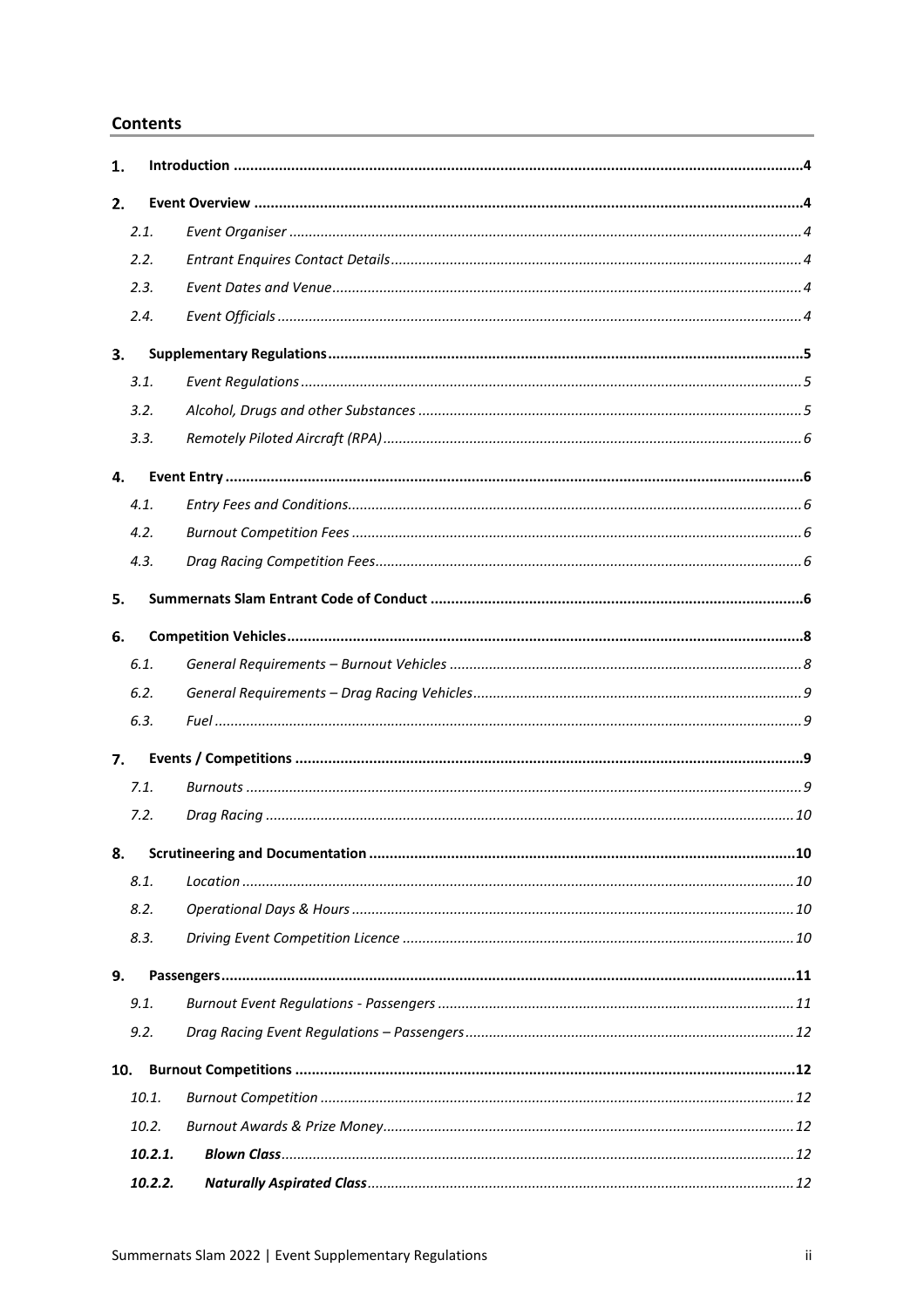| 10.3.   |  |
|---------|--|
| 10.4.   |  |
| 10.4.1. |  |
| 10.4.2. |  |
| 10.4.3. |  |
| 11.     |  |
| 11.1.   |  |
| 11.2.   |  |
| 11.2.1. |  |
| 11.2.2. |  |
| 11.2.3. |  |
| 11.3.   |  |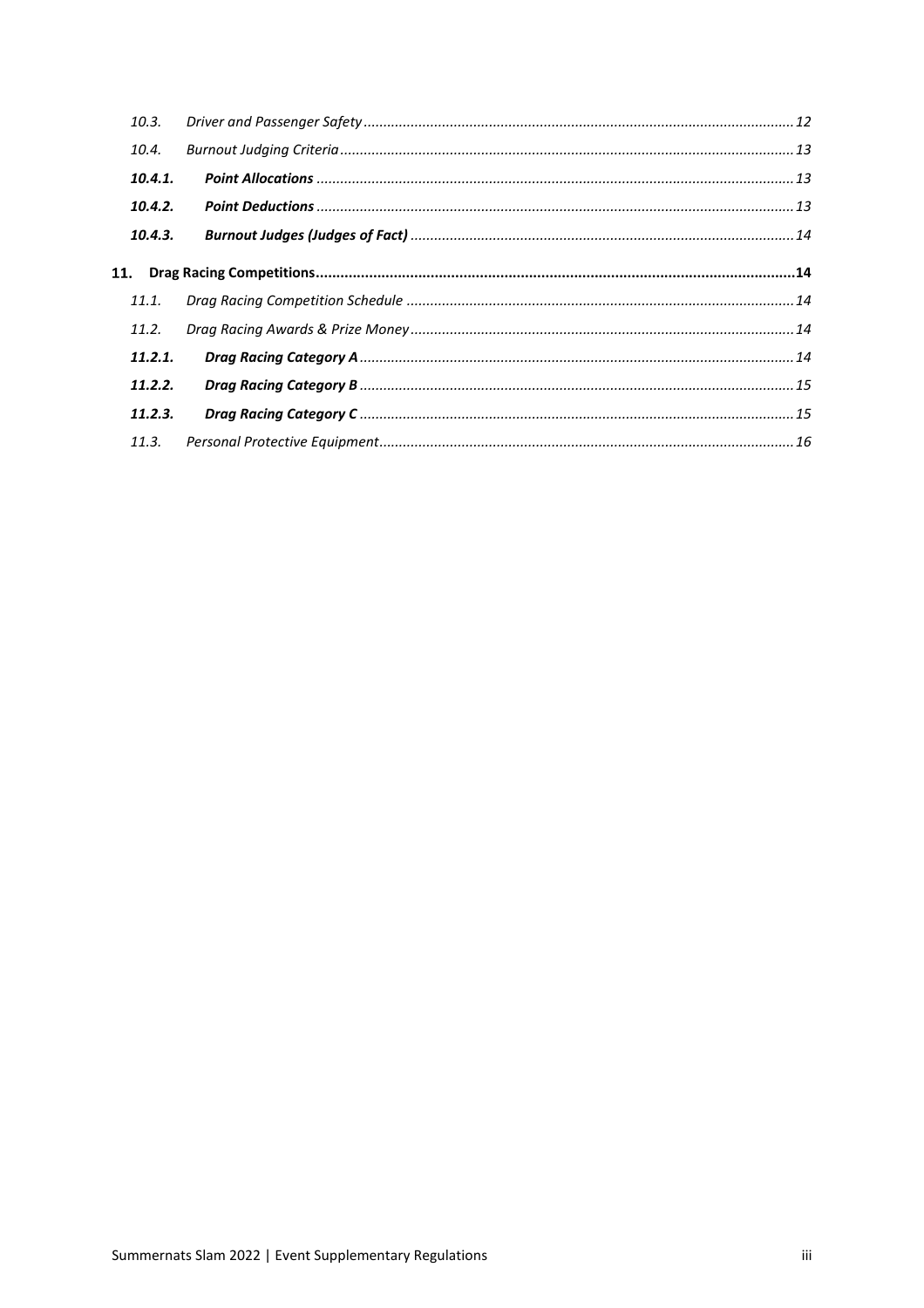#### <span id="page-4-0"></span>Introduction  $1.$

Summernats Slam is an automotive festival in Heathcote Victoria, with the event to be held  $21 - 22$ May in 2022.

The Event will be jointly delivered by the Heathcote Park Raceway and Top Fuel Racing Australia Pty Ltd.

The Summernats Slam Event vision is to bring the Burson Auto Parts Australian Top Fuel Championship into the Summernats festival vibe. The Event consists of a programme of activities for both car enthusiast entrants and viewing by general public, including a burnout competition, show n shine, live music, fireworks spectacular, headlined by Top Fuel racing.

#### <span id="page-4-1"></span> $2.$ Event Overview

# <span id="page-4-2"></span>2.1. Event Organiser

Top Fuel Racing Australia Pty Ltd (ABN: 55 653 086 456) Email: [office@summernats.com.au](mailto:office@summernats.com.au) Phone: 02 6241 8111

# <span id="page-4-3"></span>2.2. Entrant Enquires Contact Details

Top Fuel Racing Australia Pty Ltd (ABN: 55 653 086 456) Email: [office@summernats.com.au](mailto:office@summernats.com.au) Phone: 02 6241 8111 Post: PO Box 1329, Kingscliff NSW 2487 Website: <https://www.topfuelchampionship.com.au/> Facebook: <https://www.facebook.com/summernats/>

# <span id="page-4-4"></span>2.3. Event Dates and Venue

Summernats Slam will be held at Heathcote Park Raceway, Knowsley-Barnadown Rd, Knowsley VIC 3523.

Entrant only vehicle scrutineering will be operation from Friday 20<sup>th</sup> May between 12pm and 5pm, and Saturday 21<sup>st</sup> May between 7am and 10am.

The burnout competition activities will be conducted on Saturday  $21^{st}$  and Sunday  $22^{nd}$  May 2022.

Full event operations will cease at 5:00pm Sunday 22<sup>nd</sup> May 2022.

# <span id="page-4-5"></span>2.4. Event Officials

| Role                              | <b>Name</b>          |
|-----------------------------------|----------------------|
| <b>IHRA Race Meeting Director</b> | Adam Bage            |
| <b>IHRA Chief Steward</b>         | <b>Tim Nielsen</b>   |
| <b>Event Operations Manager</b>   | <b>Ben Schubert</b>  |
| <b>Event Manager</b>              | <b>Anthony Clark</b> |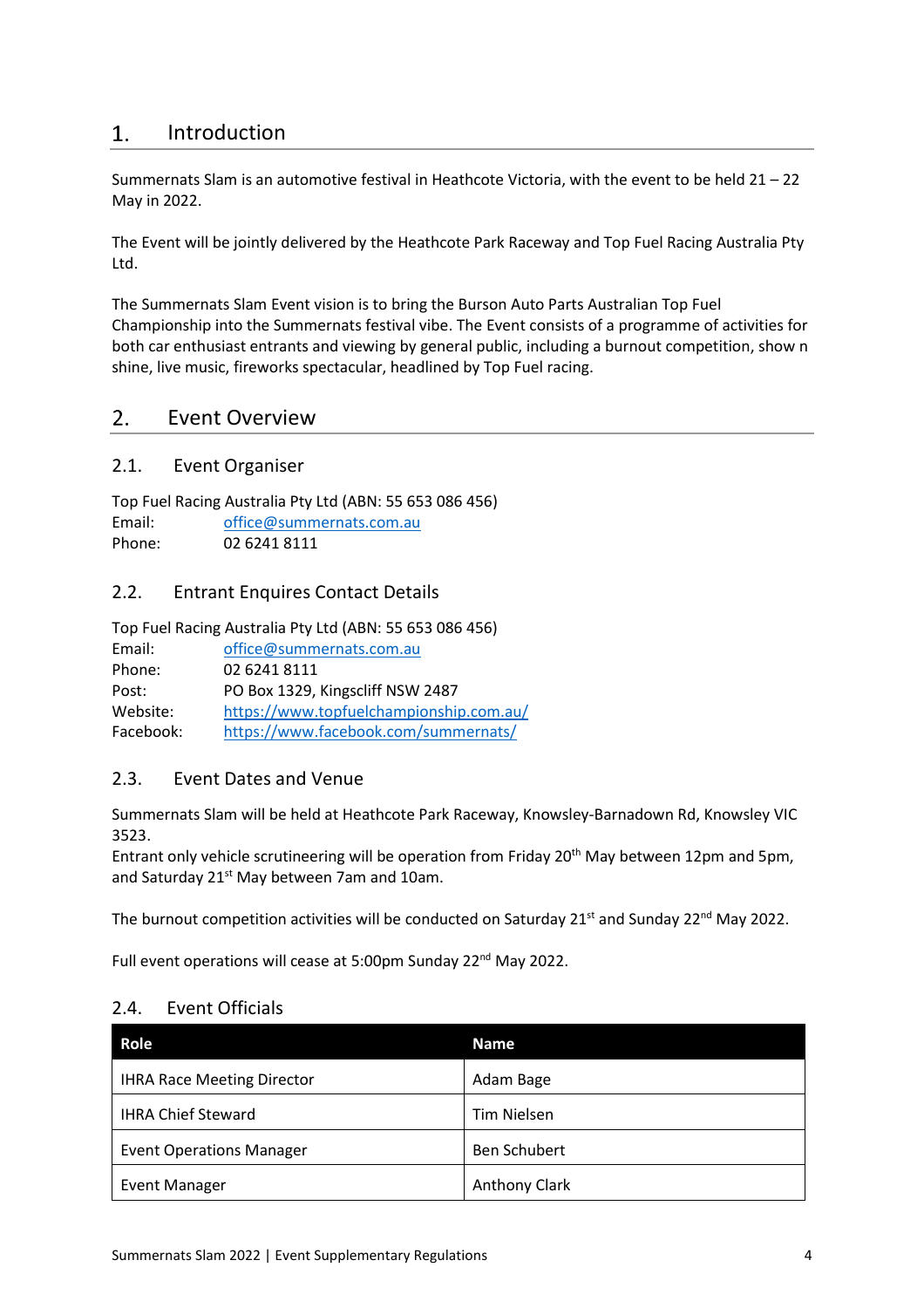| <b>Competition Safety Manager</b>      | John Robinson |
|----------------------------------------|---------------|
| <b>Burnout Track Operation Manager</b> | Matt Abood    |
| Chief Burnout Judge                    | Kevin Piesley |

#### <span id="page-5-0"></span> $3.$ Supplementary Regulations

# <span id="page-5-1"></span>3.1. Event Regulations

Summernats Slam (the Event) will be a multi-discipline event held under the guidance and regulations as set down by IHRA Australia under th[e IHRA Rule Supplementary](https://www.ihra.com.au/) Rule App, which is available to download for free, via the App store for both Apple and Android, on your mobile device.

Further technical and governance policies pertaining to these multi - disciplined events can also be found in the IHRA Australia Stewards Manual.



# IHRA Australia Permit No. **TFAHPR2061**

This Event will include competition and non-competition burnout activities. This event will include competition and non - drag racing activities.

Copies of these have already been distributed to the track owner, promotors and as such certificate of currency are made public to the competitors and staff at IHRA Australia sanctioned events. These are typically found in the scrutineering shed.

This event may be abandoned, postponed or cancelled in accordance with IHRA Australia. This event shall only be abandoned or cancelled in the case of *Force Majeure* under a decision of the IHRA Australia Chief Steward of the Meeting.

Any Protest or Appeal of any result or decision must be in accordance with IHRA Australia protest policy.

# <span id="page-5-2"></span>3.2. Alcohol, Drugs and other Substances

Any holder of an IHRA Australia Burnout licence may be tested for the presence of drugs (or other banned substances) and subject to a penalty (ies) for a breach in accordance with the Australian National Anti-Doping Policy and/or the **IHRA Australia Burnout Competition Regulations & Safety** [Specifications.](https://summernats.com.au/wp-content/uploads/2022/05/IHRA-Australia-Burnout-Competition-Regulations-Safety-Specifications-Revised-May-2022.pdf)

Consumption of alcohol in the pits or any section of the competition venue/course under the control of the Officials is forbidden until all competition is concluded each day. Accordingly, any holder of a IHRA Australia 'Competition' or 'Officials' licence (or equivalent licence issued by another ASN) may also be tested for the presence of alcohol by a Summernats Slam Official or other suitable individual (such as an employee, consultant, volunteer or office bearer).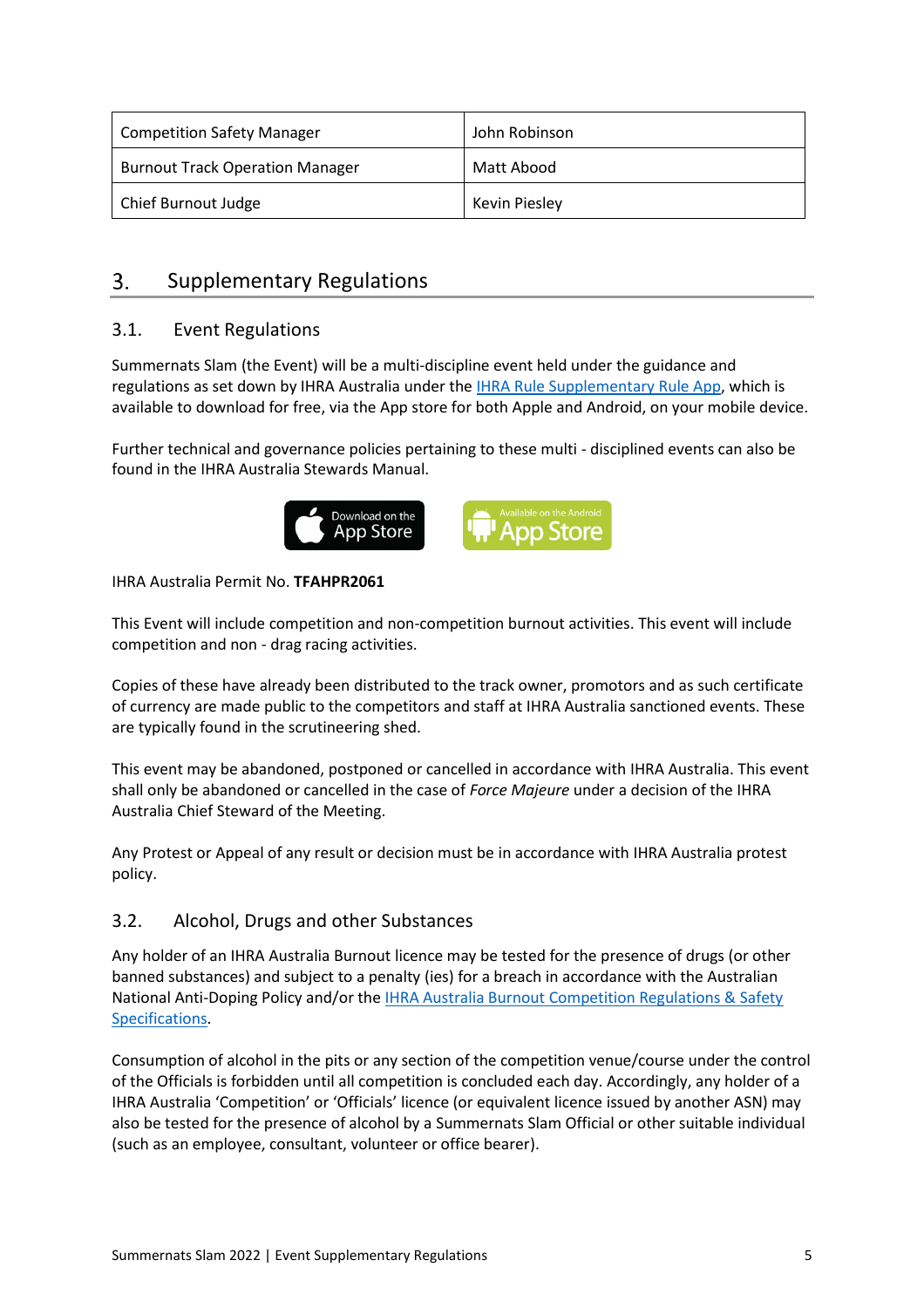# <span id="page-6-0"></span>3.3. Remotely Piloted Aircraft (RPA)

A RPA (drone) can be only be used at Summernats Slam provided the RPA is operated in line with the below:

- The RPA, RPA operator and usage is approved by the Event Organisers;
- The RPA operator or controller is certified by Australian Civil Aviation Safety Authority (CASA);
- The operator carries their own Public Liability Insurance (PLI).

#### <span id="page-6-1"></span> $\mathbf{4}$ . Event Entry

# <span id="page-6-2"></span>4.1. Entry Fees and Conditions

Entries opened on Friday, 1 April 2022. Fees from then until entries close are as follows:

| <b>Entrant</b>                 | <b>Fee Per Driver</b> |
|--------------------------------|-----------------------|
| <b>Regular Vehicle Entrant</b> | \$100.00              |

The organisers may refuse any entry in accordance with IHRA Australia.

Competitors under 18 years of age must have their entry counter signed/consented to by a parent/guardian.

# <span id="page-6-3"></span>4.2. Burnout Competition Fees

In addition to the Entry Fee, as outlined in item 4.1. Entry Fees and Conditions, each entrant competing in the burnout competition must purchase the burnout competition fee as follows:

| <b>Competition Fee</b>         | <b>Fee Per Driver</b> |
|--------------------------------|-----------------------|
| <b>Burnout Competition Fee</b> | \$50.00               |

# <span id="page-6-4"></span>4.3. Drag Racing Competition Fees

In addition to the Entry Fee, as outlined in item 4.1. Entry Fees and Conditions, each entrant competing in the drag racing competition must purchase the drag racing competition fee as follows:

| <b>Competition Fee</b> | <b>Fee Per Driver</b> |
|------------------------|-----------------------|
| Drag Racing Category A | \$250.00              |
| Drag Racing Category B | \$150.00              |
| Drag Racing Category C | \$50.00               |

#### <span id="page-6-5"></span>5. Summernats Slam Entrant Code of Conduct

The following Entrant Code of Conduct / Terms and Conditions are included in the Summernats Slam entrant application process and must be agreed to in order to become a Summernats Slam entrant.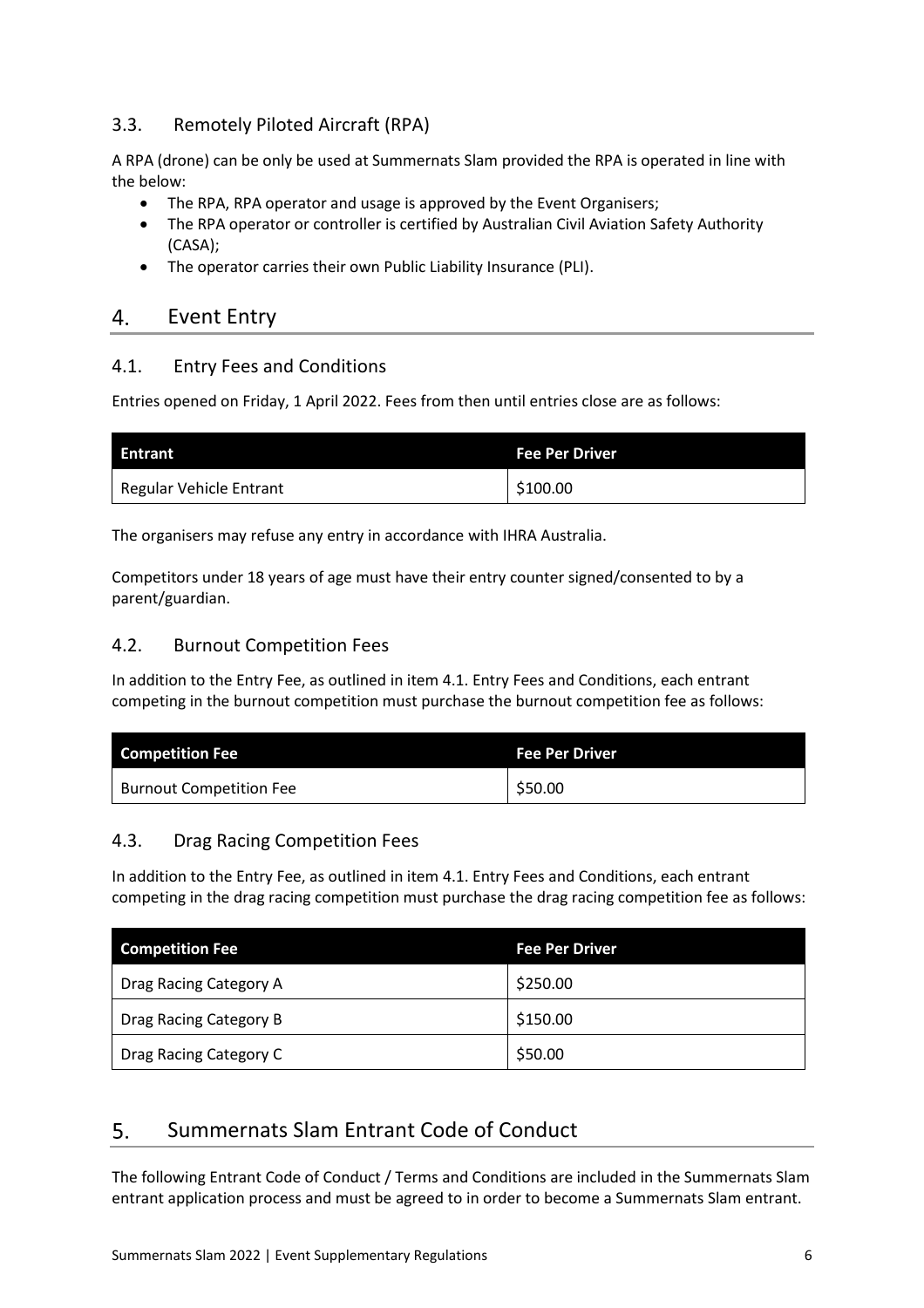Summernats Slam 2022 is a safe place for everyone.

\* I agree that the verbal or physical harassment of anyone, in any way, at Summernats Slam 2022 is unacceptable. If I engage in such behaviour, I will be ejected from the Summernats Slam 2022.

Summernats Slam 2022

'You' and 'your' refers to the customer. 'We', 'us', 'our' and event organiser refers to Top Fuel Racing Australia Pty Ltd (ABN 55 653 086 456). This 'agreement' means these terms and conditions and any other conditions specified by us on our booking form.

All tickets are non-refundable and non-exchangeable except in accordance with the applicable laws in the region of purchase. Includes any charitable donation.

Event organisers reserve the right to withdraw, reschedule or substitute features and may vary advertised programs, prices and venues. An individual's attendance at the event will be governed by any state, territory and/or federal Government health orders at the time of the event. In you are prevented from attending the event due to a Government Health Order, you can transfer the value of your purchase to another event or product under the management of Top Fuel Racing Australia Pty Ltd.

Age of child is determined at the date of the event not at the purchase date.

Children must be accompanied by a responsible adult at all times.

Anyone aged 16 and under planning to camp, must be accompanied by a responsible camping adult at all times.

No alcohol, illicit drugs glass, animals, fireworks, weapons, pools and spas, drones, motorcycles, motorised scooters or eskies, skateboards or any unauthorised vehicles are to be brought into the event site.

Still cameras (not professional) are permitted but images may only be used for private purposes and not public display. Patrons offer consent to be included in film and sound recordings of the event and for these recordings to be used by the event organiser.

Entry may be refused if tickets are damaged or defaced in any way or are not purchased through an authorised point of sale. Ticket to be exchanged for event wristband at event ticket box to gain entry and re-entry. Broken wristbands will not be honoured or replaced. All bookings and ticket purchases are non-transferable and may not be sold or transferred by you.

The right is reserved to charge a fee for the replacement of tickets.

The right of admission is reserved and is subject to the event organiser and the venues terms of admission.

It is a condition of entry that you submit to a search of person or possessions on entry to the venue if we decide to take such action. To the fullest extent permitted by law, we do not accept liability of any nature for the acts, omissions or default of those providing services in connection with 'Top Fuel Racing Australia Pty Ltd' or any liability for any illness, injury, damage, loss, delay or additional expenses which are incurred at or in association with this event. Where legislation implies any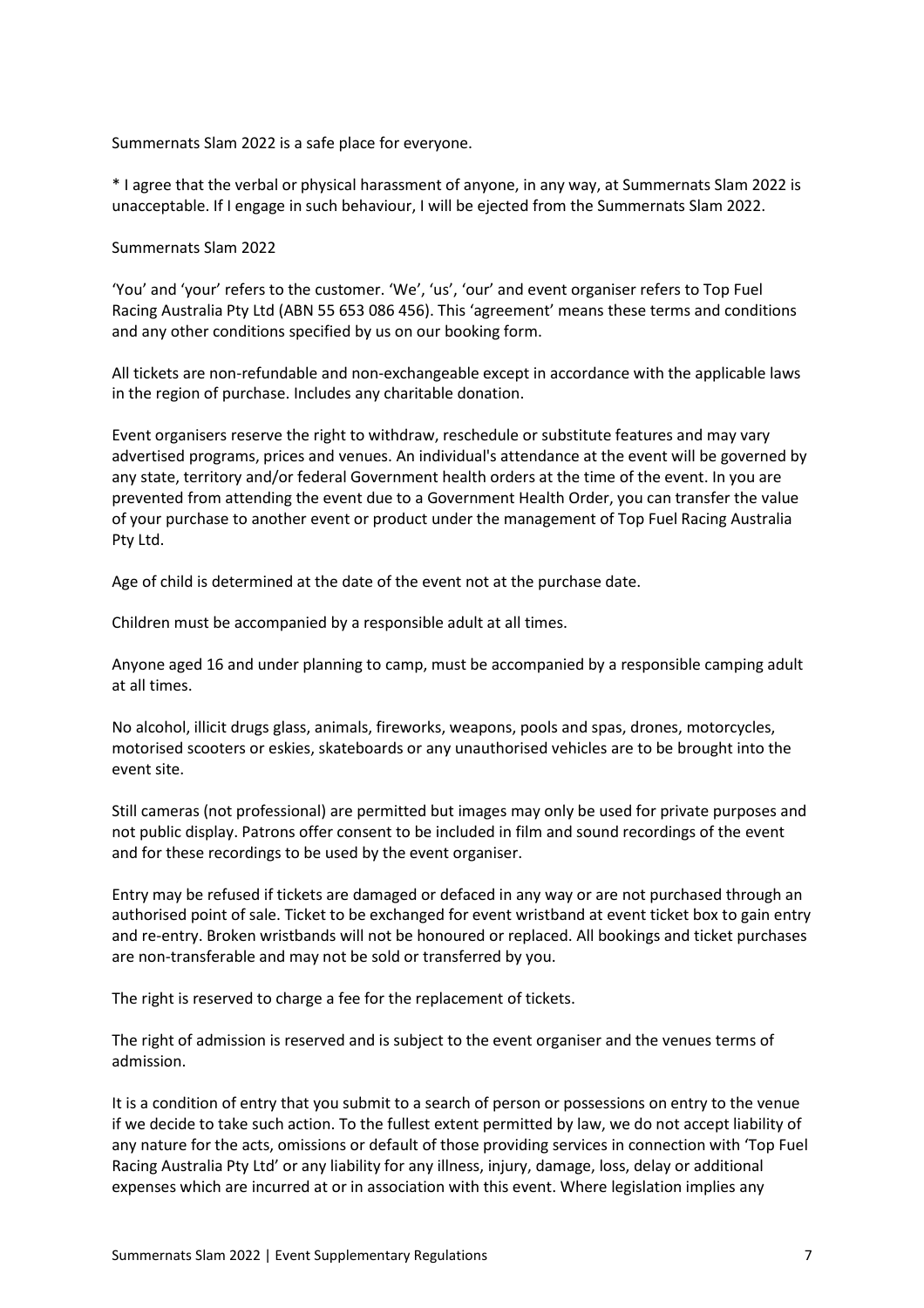condition or warranty which cannot be excluded or modified, that condition or warranty will be deemed to be included in this agreement. However, our liability for any breach of such condition or warranty will be limited, at our option, to the resupply of the services or the cost of having the services supplied again. In no event will we be liable for any indirect, consequential, exemplary or special damages.

You acknowledge that neither we nor the venue will be responsible for any loss or damage to the property (including personal property such as bags, money or other personal items) brought to or purchased at the event by you or your invitees.

You will be liable for any loss or damage caused at the event by you or your invitees.

We reserve the right to cancel or postpone the event for any reason.

You must ensure that you and your invitees act in an orderly manner when attending the event. We may refuse entry or evict you or any of your invitees if they are behaving in a disorderly, offensive or inappropriate manner.

There will be no refund on any unused portion of tickets if you or your invitees are asked or forced to leave or if you decide not to attend any part of the Event.

Pursuant to your booking, we may need to collect and keep personal information about you including your name, address, credit card or payment details, telephone number and the names of all ticket allocations. We may need to disclose your personal information as required by law or as permitted under the Privacy Act. Our Privacy Policy outlines how we will handle your personal information.

'Top Fuel Racing Australia Pty Ltd' cares for the environment and community. Please be respectful and place any litter in the bins provided around the venue.

This agreement is governed by the laws of Victoria, Australia.

All competitors track staff stewards and volunteers will also fall under th[e IHRA Australia Code of](https://www.ihra.com.au/1.8%20IHRA%20AUSTRALIA%20Code%20of%20Conduct%20Policy%20V1.0%20092018.pdf)  [Conduct](https://www.ihra.com.au/1.8%20IHRA%20AUSTRALIA%20Code%20of%20Conduct%20Policy%20V1.0%20092018.pdf) and [Social Media Policy.](https://www.ihra.com.au/1.9%20SOCIAL%20MEDIA%20POLICY%20IHRA%20V1.0%20052018.pdf)

#### <span id="page-8-0"></span>6. Competition Vehicles

# <span id="page-8-1"></span>6.1. General Requirements – Burnout Vehicles

Vehicles for each event must comply with the requirements of [IHRA Australia Burnout Competition](https://summernats.com.au/wp-content/uploads/2022/05/IHRA-Australia-Burnout-Competition-Regulations-Safety-Specifications-Revised-May-2022.pdf)  [Regulations & Safety Specifications.](https://summernats.com.au/wp-content/uploads/2022/05/IHRA-Australia-Burnout-Competition-Regulations-Safety-Specifications-Revised-May-2022.pdf)

Vehicles must also comply with the following minimum requirements for burnouts:

In addition to the requirements for each driving event the following will apply:

- Exhaust the minimum exhaust system, which must be fitted at all times during the event, is a continuous system with at least one full sized muffler per cylinder bank and pipes that extend to the rear axle line, except that open headers or exhausts are permitted only in the Burnout competitions.
- Firewalls a complete firewall to isolate driver from engine compartment and fuel tank/cell must be fitted.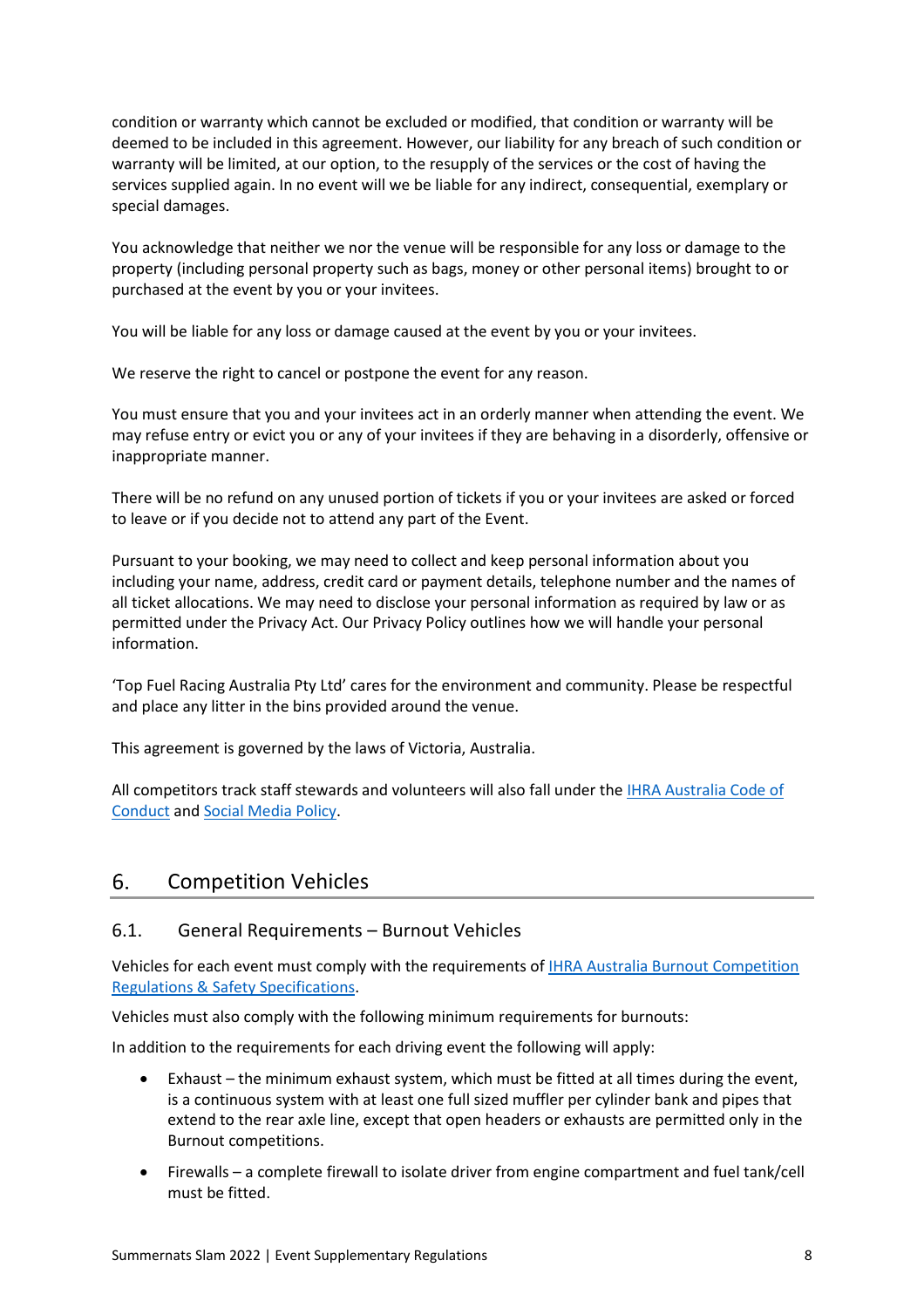- Fuel tanks/cells must be fixed securely with correct brackets. No ratchet straps or temporary fixtures.
- Fuel lines/fillers all fuel hoses/lines and filler tubes must be designed for automotive use and rated/suited to the fuel being used.
- Inhibitor switch automatic transmission park/neutral start inhibitor switch must be operational.
- Belt guard where a blower protrudes from the bonnet, a guard must be fitted over the blower belt.
- Bonnet must remain fitted at all times except for the Burnout competitions. A belt guard must be fitted to ALL blowers, whenever the bonnet is removed.
- Tyres racing slick are not permitted. Tyres must be of an approved type (ADR, DOT, ECE) for legal use on the road and correctly fitted to legal rims. Burnout tyres are only permitted on cars going directly to or from the Burnout competitions. The Chief Scrutineer may permit other rims and tyres on certain cars, if reasons put forward by entrants are deemed acceptable.
- Tail shaft loops Recommended but not mandatory.

# <span id="page-9-0"></span>6.2. General Requirements – Drag Racing Vehicles

Vehicles for each event must comply with the requirements of [IHRA Australia Rule Book,](https://www.ihra.com.au/) which is available to download for free, via the App store for both Apple and Android, on your mobile device.



#### **6.2.1. Drivers Briefing**

All sportsman competitors are required to attend a drivers briefing at the head of the staging lanes 1 hour prior to the commencement or racing on both days. This will be announced over the HPR PA system prior.

# <span id="page-9-1"></span>6.3. Fuel

# **6.3.1. Fuel Storage:**

Entrants at the Summernats Slam Event, held at the Heathcote Park Raceway, will be able to take their fuel to the venue for use during those competitions. However, all fuel must be removed from the venue after the competition has concluded. There will not be a storage facility at the venue.

#### **6.3.2. Refueling:**

Refuelling must only take place in the allocated burnout and drag racing pits. Smoking is prohibited in these areas. Children are not permitted in the refuelling area.

The driver and any passenger must be out of the vehicle during any refuelling.

#### <span id="page-9-2"></span>Events / Competitions 7.

# <span id="page-9-3"></span>7.1. Burnouts

The Burnout competition will be conducted under the regulations detailed in these Supplementary Regulations, and any further requirements or instructions as issued by the Event Organiser.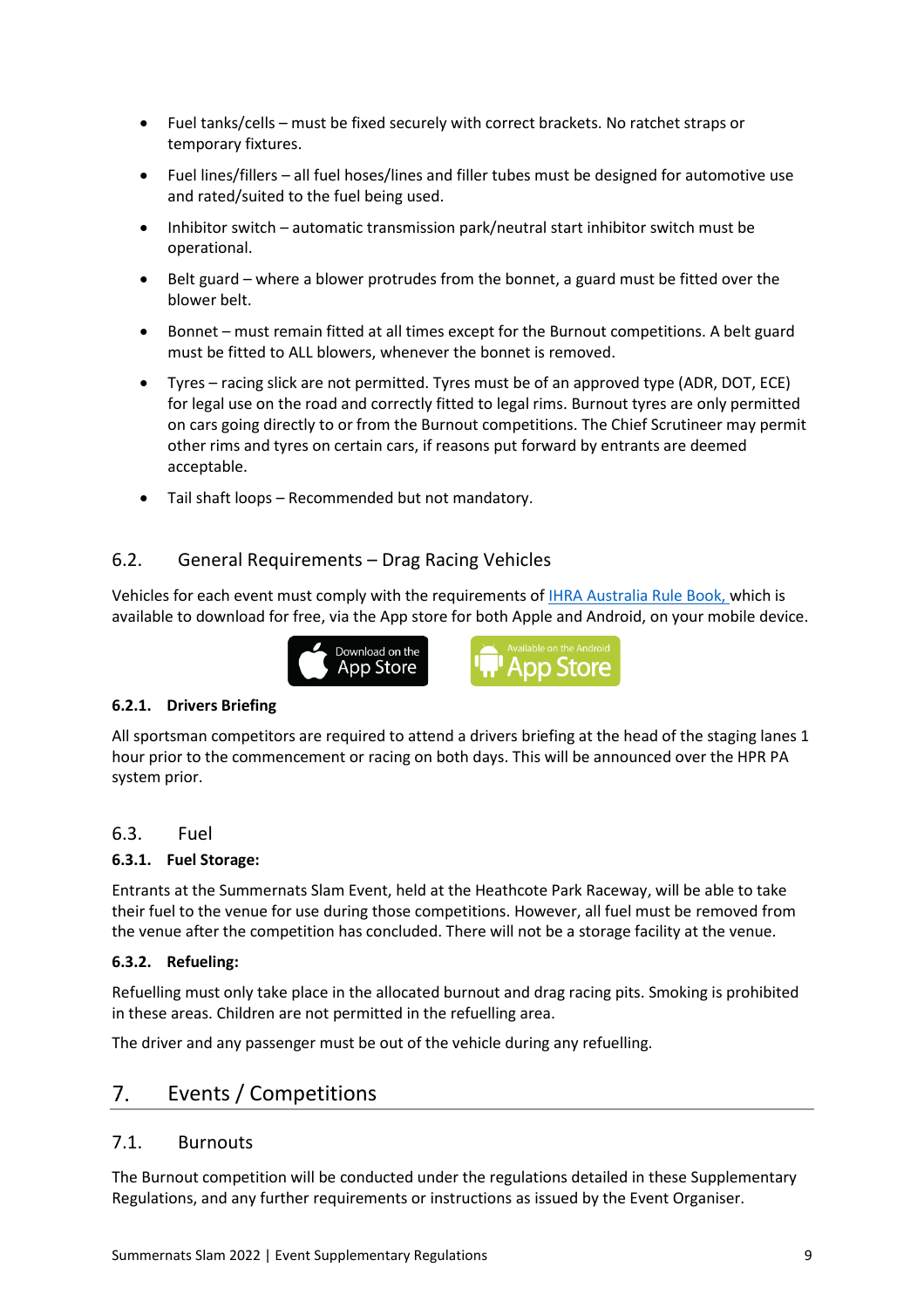# <span id="page-10-0"></span>7.2. Drag Racing

The Drag Racing competition will be conducted under the regulations detailed in these Supplementary regulations, and any further requirements or instructions as issued by the Event Organiser.

#### <span id="page-10-1"></span>8. Scrutineering and Documentation

# <span id="page-10-2"></span>8.1. Location

Registration and scrutineering will be held at the Heathcote Park Raceway scrutineering shed. Access will be through Gate located on Knowsley-Barnadown Road. Follow the event signs and directions from our Summernats Slam officials.

# <span id="page-10-3"></span>8.2. Operational Days & Hours

| Day             | <b>Times</b> |
|-----------------|--------------|
| Friday 20 May   | $12PM - 5PM$ |
| Saturday 21 May | 7AM – 10AM   |

# <span id="page-10-4"></span>8.3. Driving Event Competition Licence

A competitor/driver that holds an existing IHRA Australia Competition Licence will not be required to obtain a competition licence at the event. Those holding such licence, please contact the Summernats Slam team on 02 6241 8111 or email [office@summernats.com.au](mailto:office@summernats.com.au) as soon as possible to advise of the licence held.

# **8.3.1. Burnout Competitors**

Each burnout competitor at Summernats Slam 2022 will require the minimum of the following:

- You must hold a valid Australian driver's licence.
- An IHRA Australia Burnout licence and logbook. An IHRA Australia Burnout licence will be provided at the event and the licence cost is included in your entry fee. Each competitor/driver must sign and agree to the terms of IHRA to be issued a licence.

# **8.3.2. Drag Racing Competitors**

Each drag racing competitor at Summernats Slam 2022 will require the minimum of the following:

- You must hold a valid Australian driver's licence. (at a probationary level as minimum)
- An IHRA Divisional Day Licence is required as a minimum.

|                        | Minimum Licence             | Process            | Costs       |
|------------------------|-----------------------------|--------------------|-------------|
|                        | Requirements                |                    |             |
| Cars slower than       | Event Licence or            | Event Licence      | \$25.00 per |
| 11.00 seconds          | <b>Super Street Licence</b> | processed at       | competitor  |
| (and passengers)       |                             | scrutineering      |             |
| Cars between           | On the day licence          | On the day licence | \$15.00 per |
| $10.99 - 9.00$ seconds | +100% Compliance Audit      | processed at       | competitor  |
|                        | by IHRA Official            | scrutineering      |             |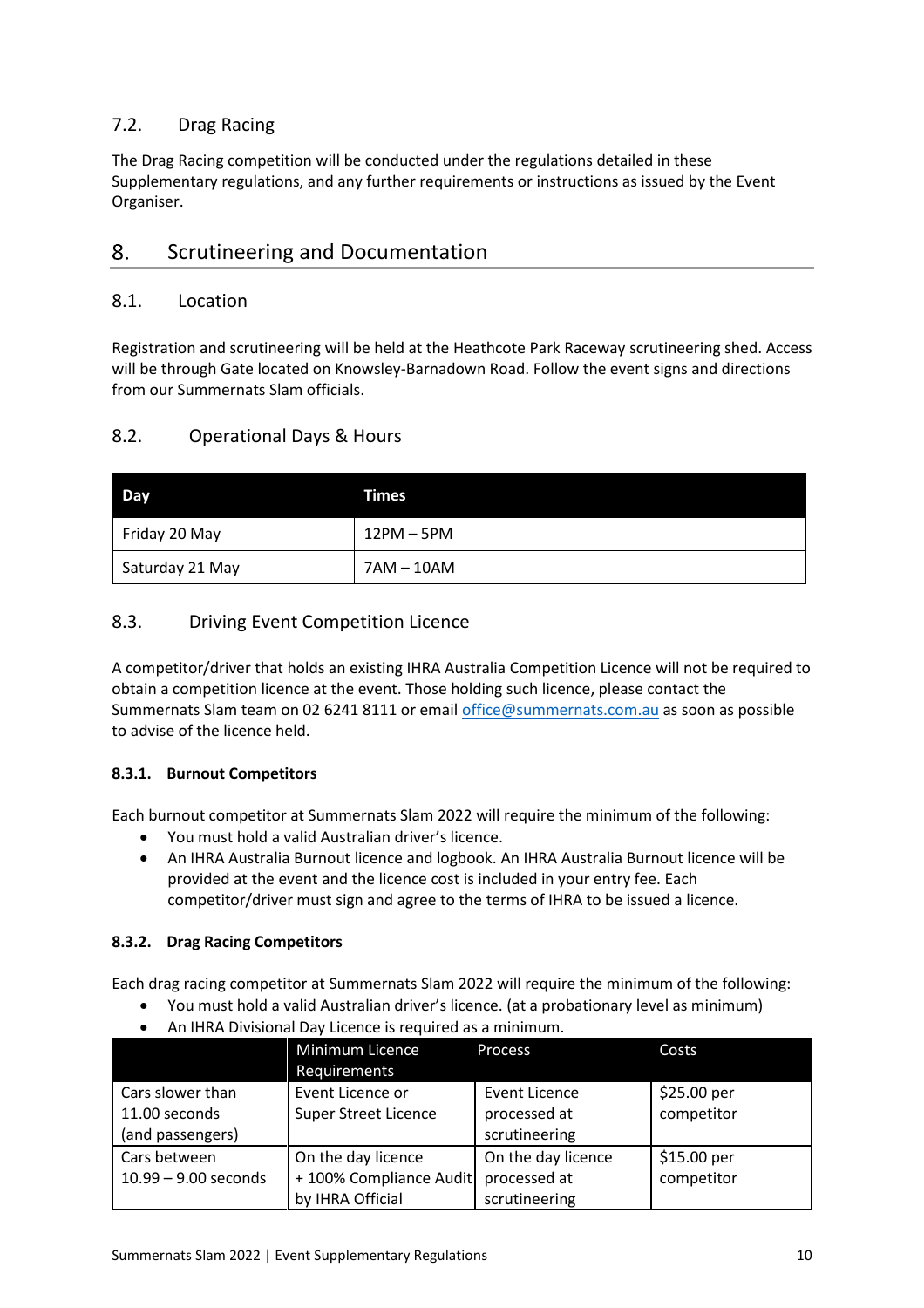| 10.99                 | <b>IHRA Australia</b>      | Forms to be submitted   \$75.00 Reciprocal |                 |
|-----------------------|----------------------------|--------------------------------------------|-----------------|
| Competition           | <b>Competition Licence</b> | to IHRA.                                   | Multi Day Event |
| Vehicles Quicker than | • Current medical          |                                            | Licence, Per    |
| 10.99 seconds         | • ANDRA technical          |                                            | competitor      |
|                       | inspection                 |                                            |                 |
|                       | $\bullet$ Logbook          |                                            |                 |

NOTE: The information in the table above is for those competitors not currently licenced with IHRA Australia.

For further licencing information please contact IHRA Australia:

- For any licencing, logbook or technical queries email [admin@ihraaustralia.com.au](mailto:admin@ihraaustralia.com.au) or call 03 9736 9578
- For any Technical enquiries contact Tim Nielsen email: [tnielsen@ihraaustralia.com.au](mailto:tnielsen@ihraaustralia.com.au) or call: 0425 265 763

Those holding an IHRA Licence please make contact with the Summernats office on 02 6241 8111 or email [office@summernats.com.au](mailto:rcnadmin@summernats.com.au) as soon as possible to advise of the Licence held.

#### <span id="page-11-0"></span> $9<sub>1</sub>$ Passengers

# <span id="page-11-1"></span>9.1. Burnout Event Regulations - Passengers

- **9.1.1.** Passengers are permitted during both non-competition and competition burnout sessions. All passengers will be required to purchase a passenger ride for a fee of \$40 per ride and sign an IHRA Australia Passenger Ride Entrant Form prior to their participation. Sign on for this will be in the scrutineering shed.
- **9.1.2.** Once the passenger ride fee has been paid and a form has been signed, and witnessed by a Summernats Slam official, the passenger will be provided with a passenger wristband. This wristband must remain fitted for the duration of their participation as a passenger.
- **9.1.3.** If no passenger wristband is fitted, officials will request the passenger to purchase a passenger ride pass and complete an IHRA Australia Passenger Ride Entrant Form prior to their participation. Regardless, if they have previously signed a form. No signature, no wristband, no participation.
- **9.1.4.** The passenger wristband will be supplementary to a spectator wristband, officials and staff passes. Therefore, you will not gain access into any venues with the passenger wristband on its own.
- **9.1.5.** Entrants/drivers are NOT required to wear a passenger wristband, as all entrants/drivers have signed a waiver form at time of scrutineering.
- **9.1.6.** Maximum of one (1) passenger permitted in the entrant vehicle at any one time whilst undertaking an event competition.
- **9.1.7.** Passengers will be required to follow the same safety requirements as the entrant/competitor. Therefore, if they are participating in a competition that requires a fire suit, automotive helmet etc. they must meet these requirements.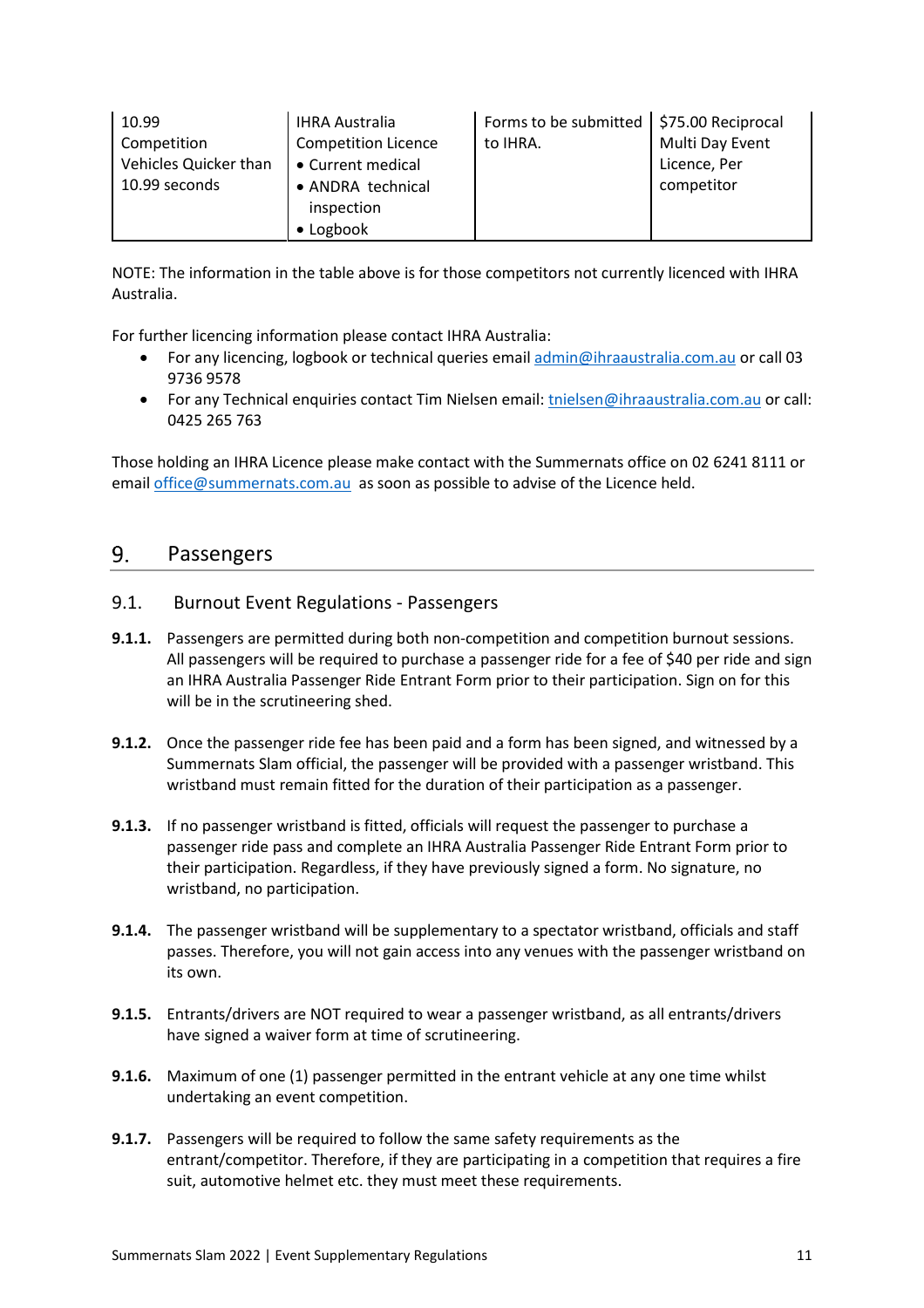# <span id="page-12-0"></span>9.2. Drag Racing Event Regulations – Passengers

<span id="page-12-1"></span>Passengers are **NOT** permitted in the Summernats Slam Drag Racing Competition.

#### 10. Burnout Competitions

The burnout competition will be conducted in accordance with the IHRA Australia Burnout Competition Regulations & Safety Specifications, and these regulations.

# <span id="page-12-2"></span>10.1. Burnout Competition

Each competitor must purchase the burnout competition fee, in addition to their entry, to secure their place in the Summernats Slam Burnout Competition. The top 30 competitors with the highest score will go through to the final on Sunday 22<sup>nd</sup> May. There will be 3 Burnout Masters to qualify for the 'National Burnout Masters' at Summernats 35, to be held in Canberra in Jan 2023.

# <span id="page-12-3"></span>10.2. Burnout Awards & Prize Money

#### <span id="page-12-4"></span>**10.2.1. Blown Class**

The top three (3) winning entries will be awarded prize money as outlined below and the top two (2) will go on to compete in the National Burnout Masters at Summernats 35:

| <b>Title</b> | <b>Prize Money*</b> |
|--------------|---------------------|
| First        | \$5,000             |
| Second       | \$2,000             |
| Third        | \$1,000             |

#### <span id="page-12-5"></span>**10.2.2.Naturally Aspirated Class**

The top three (3) winning entries will be awarded prize money as outlined below and the first place will go on to compete in the National Burnout Masters at Summernats 35:

| <b>Title</b> | Prize Money* |
|--------------|--------------|
| First        | \$3,000      |
| Second       | \$1,000      |
| Third        | \$500        |

\*prize money is subject to change.

# <span id="page-12-6"></span>10.3. Driver and Passenger Safety

Drivers and passengers must comply with the below personal protective equipment, of which supersede the requirements outlined in the IHRA Australia Burnout Competition Regulations & Safety Specifications:

- Driver and vehicle must hold current and valid entrant accreditation
- Passengers hold current and valid passenger accreditation
- Passengers must be over the age of 18 years.
- Drivers and passengers most both be wearing a fire suit of a minimum standard of FIA 8856-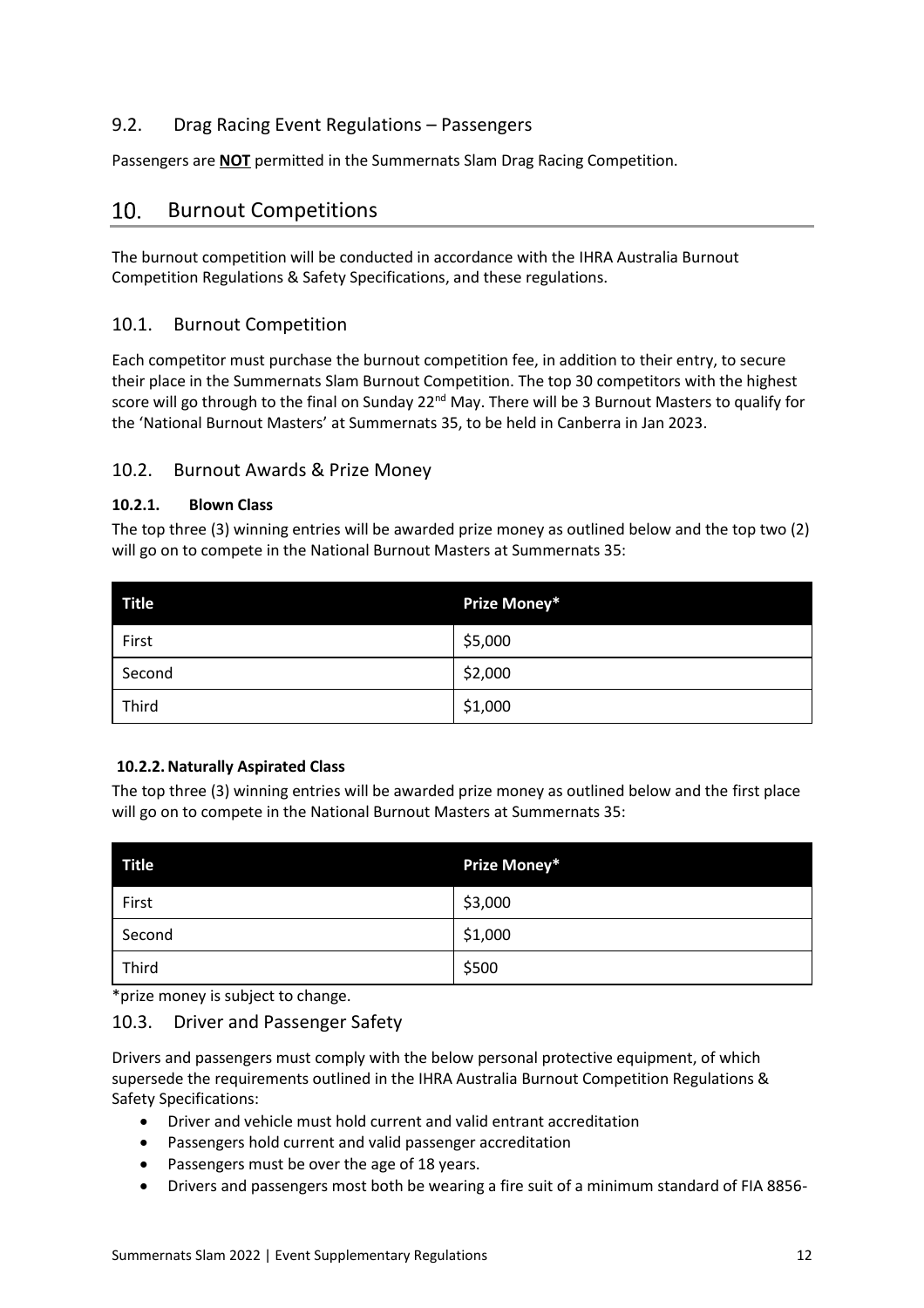2000 or SFI3.2A/5

- Drivers and passengers most both be wearing helmets meeting AS/NZ1698 or AS/NZS 1698:2006
- Drivers and passengers most both be wearing closed toe shoes with leather uppers.
- Drivers and Passengers must wear at least a lap sash seat belt, properly adjusted.
- Drivers and passengers must not be under the influence of alcohol. Compulsory Breath Testing will be conducted on drivers and passengers in accordance with the IHRA Australia Burnout Competition Regulations & Safety Specifications (please refer to Section 3.2 of this document). Drivers and Passengers must return a negative reading, less than 0.000 as displayed on the breathalyser.
- Drivers and Passengers detected, by officials (alcohol on breath or erratic behaviour), to have consumed alcohol will be removed from the queue and will risk disqualification from the competition.
- The Driver will be responsible for their passenger conduct and may be liable for disciplinary action due to passenger conduct.
- Passengers must not push vehicles post burnout.

# <span id="page-13-0"></span>10.4. Burnout Judging Criteria

### <span id="page-13-1"></span>**10.4.1. Point Allocations**

Judges will allocate points for the following:

• **Instant Smoke – up to 10 points**

The start of your run is just as important as the finish. Vehicles that do not produce smoke immediately are allocated less points.

# • **Constant Smoke – up to 20 points**

The vehicle must smoke its tyres from the very start to the finish without interruption. Hesitation for direction change or any other cause will result in loss of points.

# • **Volume of Smoke – up to 20 points**

The volume of the smoke plume produced is also taken into consideration. Judges will be mindful of the varying wind conditions.

# • **Driver Skill – up to 50 points**

The driver must produce all of the above and demonstrate skill and control across the entire course from the start to the finish line, including the donut pad. Excellence in the donut pad area alone is not considered to be a good burnout.

# • **Burnout Time – Burnout Masters only**

The minimum burnout time will be 60 seconds. Any burnout less than 60 seconds will be judged as a 'did not finish' (DNF). A deduction of 10 points for each 5 seconds under a burnout time of 60 seconds will also apply (to a maximum time deduction of 40 points).

# <span id="page-13-2"></span>**10.4.2. Point Deductions**

Judges will deduct points for the following:

| <b>Action</b>               | <b>Point Deduction</b> |
|-----------------------------|------------------------|
| Reversing                   | Minus 10 points        |
| <b>Stopping or Stalling</b> | Minus 10 points        |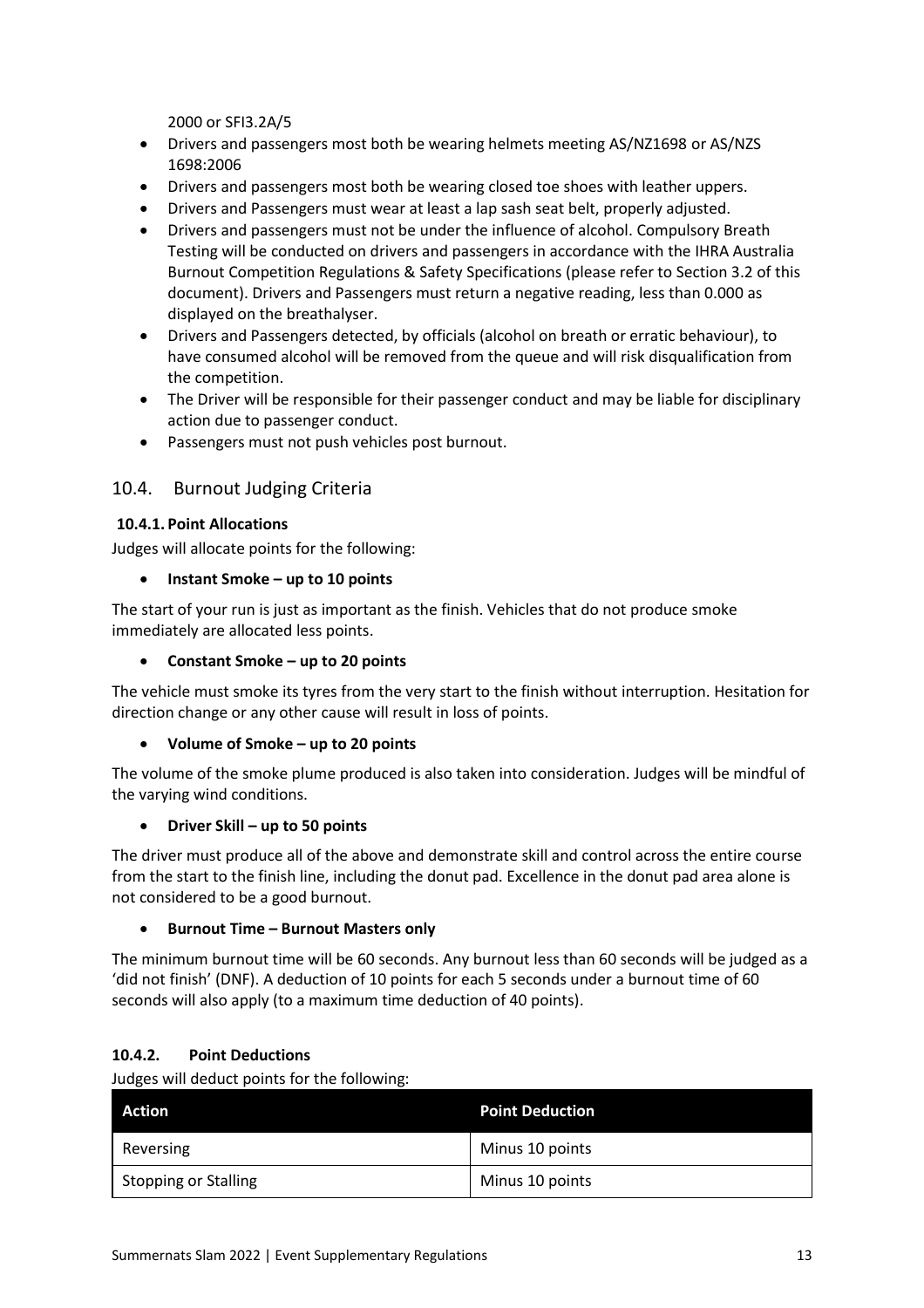| Contact with a barrier       | Minus 10 points         |
|------------------------------|-------------------------|
| Failure to drive off the pad | Minus 10 points         |
| Large Fire                   | Minus 10 points         |
| <b>Tyres Still Inflated</b>  | Minus 5 points per tyre |

# <span id="page-14-0"></span>**10.4.3. Burnout Judges (Judges of Fact)**

The Burnout Judges (Judge of Fact) are:

Kevin Peisley (Chief Judge) Matt Abood

The judge's decision shall be applied as a 'Judge of Fact' and are considered final. No protest may be made regarding the decision of the judges.

#### <span id="page-14-1"></span>11. Drag Racing Competitions

The drag racing competition will be conducted in accordance with the [IHRA Australia Rule Book.](https://www.ihra.com.au/1.8%20IHRA%20AUSTRALIA%20Code%20of%20Conduct%20Policy%20V1.0%20092018.pdf)

Each competitor must purchase the drag racing competition fee, in addition to their entry, to secure their place in the Summernats Slam drag racing Competition.

The competition format consists of three rounds of racing on Saturday the 21<sup>st</sup> of May and a final round on Sunday the 22<sup>nd of</sup> May 2022.

# <span id="page-14-2"></span>11.1. Drag Racing Competition Schedule

| <b>Competition</b>                             | <b>Competition Format</b>                                                                     |
|------------------------------------------------|-----------------------------------------------------------------------------------------------|
| DRAG RACING CATEGORY A<br>(EXCLUDING TOP FUEL) | CHICAGO SHOOT OUT 3 ROUNDS PLUS FINAL FROM BEST OF 3<br><b>ROUNDS</b><br>DIAL YOUR OWN FORMAT |
| DRAG RACING CATEGORY B                         | CHICAGO SHOOT OUT 3 ROUNDS PLUS FINAL FROM BEST OF 3<br><b>ROUNDS</b><br>DIAL YOUR OWN FORMAT |
| DRAG RACING CATEGORY C                         | CHICAGO SHOOT OUT 3 ROUNDS PLUS FINAL FROM BEST OF 3<br><b>ROUNDS</b><br>DIAL YOUR OWN FORMAT |

# <span id="page-14-3"></span>11.2. Drag Racing Awards & Prize Money

# <span id="page-14-4"></span>**11.2.1. Drag Racing Category A**

The top three (3) winning entries will be awarded prize money as outlined below:

| <b>Category</b> | <b>Title</b> | Prize Money* |
|-----------------|--------------|--------------|
| Pro Stock       | First        | TBC          |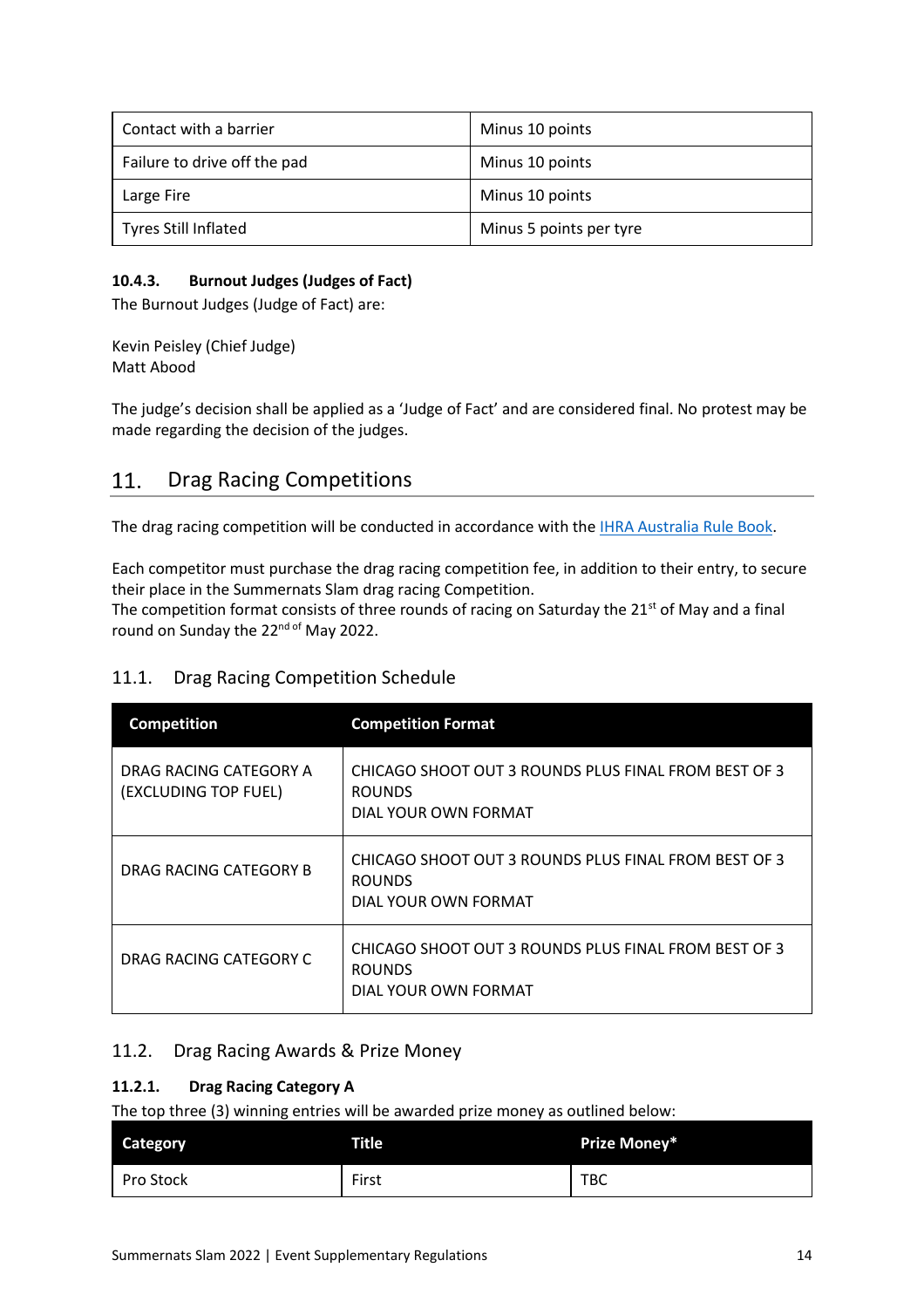|                        | Second | <b>TBC</b> |
|------------------------|--------|------------|
| Pro Mod                | First  | <b>TBC</b> |
|                        | Second | <b>TBC</b> |
| <b>Top Alcohol</b>     | First  | <b>TBC</b> |
|                        | Second | TBC        |
| <b>Top Doorslammer</b> | First  | TBC        |
|                        | Second | <b>TBC</b> |

\*prize money is subject to change.

# <span id="page-15-0"></span>**11.2.2. Drag Racing Category B**

The top three (3) winning entries will be awarded prize money as outlined below:

| <b>Category</b>             | <b>Title</b> | <b>Prize Money*</b> |
|-----------------------------|--------------|---------------------|
| Competition                 | First        | <b>TBC</b>          |
|                             | Second       | <b>TBC</b>          |
| Pro Stock Bike              | First        | <b>TBC</b>          |
|                             | Second       | <b>TBC</b>          |
| Super Stock                 | First        | <b>TBC</b>          |
|                             | Second       | <b>TBC</b>          |
| <b>Supercharged Outlaws</b> | First        | <b>TBC</b>          |
|                             | Second       | <b>TBC</b>          |

\*prize money is subject to change.

# <span id="page-15-1"></span>**11.2.3. Drag Racing Category C**

The top three (3) winning entries will be awarded prize money as outlined below:

| <b>Category</b>         | <b>Title</b> | Prize Money* |
|-------------------------|--------------|--------------|
| <b>Competition Bike</b> | First        | <b>TBC</b>   |
|                         | Second       | <b>TBC</b>   |
| Junior Dragster         | First        | <b>TBC</b>   |
|                         | Second       | <b>TBC</b>   |
| Modified                | First        | <b>TBC</b>   |
|                         | Second       | <b>TBC</b>   |
| <b>Modified Bike</b>    | First        | <b>TBC</b>   |
|                         | Second       | <b>TBC</b>   |
| Super Gas               | First        | <b>TBC</b>   |
|                         | Second       | <b>TBC</b>   |